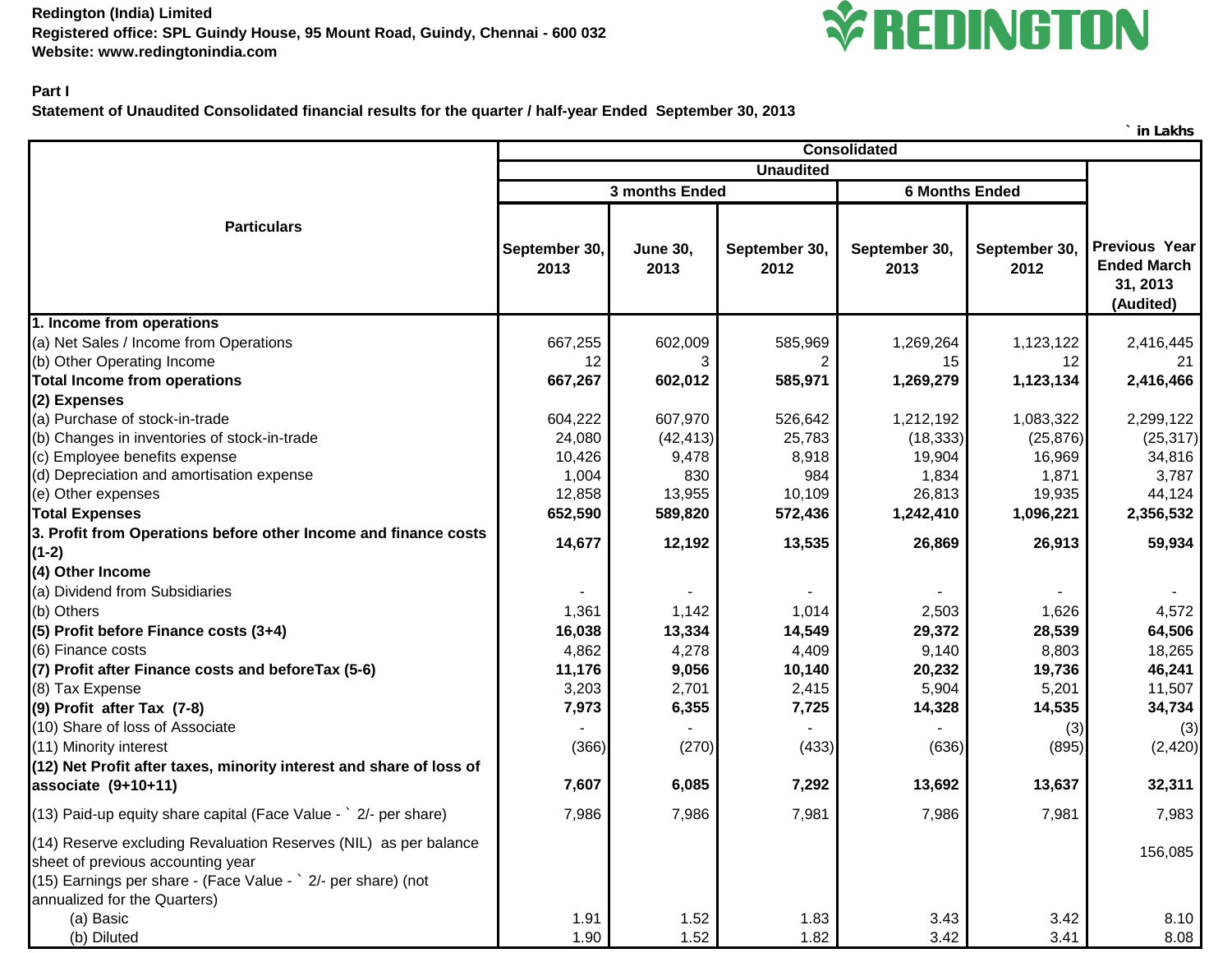**Redington (India) Limited Registered office: SPL Guindy House, 95 Mount Road, Guindy, Chennai - 600 032 Website: www.redingtonindia.com**



## **Part I**

**Statement of Unaudited Standalone financial results for the quarter / half-year Ended September 30, 2013**

|                                                                                                                                                                                                        |                                         |                         |                       |         |                                     | ` in Lakhs                                                          |  |
|--------------------------------------------------------------------------------------------------------------------------------------------------------------------------------------------------------|-----------------------------------------|-------------------------|-----------------------|---------|-------------------------------------|---------------------------------------------------------------------|--|
|                                                                                                                                                                                                        | <b>Standalone</b>                       |                         |                       |         |                                     |                                                                     |  |
|                                                                                                                                                                                                        | <b>Unaudited</b>                        |                         |                       |         |                                     |                                                                     |  |
|                                                                                                                                                                                                        | <b>6 Months Ended</b><br>3 Months Ended |                         |                       |         |                                     |                                                                     |  |
| <b>Particulars</b>                                                                                                                                                                                     | September 30,<br>2013                   | <b>June 30,</b><br>2013 | September 30,<br>2012 | 2013    | September 30, September 30,<br>2012 | <b>Previous Year</b><br><b>Ended March</b><br>31, 2013<br>(Audited) |  |
| 1. Income from operations                                                                                                                                                                              |                                         |                         |                       |         |                                     |                                                                     |  |
| (a) Net Sales / Income from Operations                                                                                                                                                                 | 263,730                                 | 255,347                 | 253,984               | 519,077 | 498,105                             | 1,040,949                                                           |  |
| (b) Other Operating Income                                                                                                                                                                             | 3                                       |                         |                       |         | 12                                  | 18                                                                  |  |
| <b>Total Income from operations</b>                                                                                                                                                                    | 263,733                                 | 255,349                 | 253,986               | 519,082 | 498,117                             | 1,040,967                                                           |  |
| (2) Expenses                                                                                                                                                                                           |                                         |                         |                       |         |                                     |                                                                     |  |
| (a) Purchase of stock-in-trade                                                                                                                                                                         | 244,259                                 | 243,713                 | 239,496               | 487,972 | 475,554                             | 977,628                                                             |  |
| (b) Changes in inventories of stock-in-trade                                                                                                                                                           | 4,346                                   | (3, 127)                | 406                   | 1,219   | (5,085)                             | 4,513                                                               |  |
| (c) Employee benefits expense                                                                                                                                                                          | 2,825                                   | 2,504                   | 2,767                 | 5,329   | 5,203                               | 10,209                                                              |  |
| (d) Depreciation and amortisation expense                                                                                                                                                              | 263                                     | 240                     | 260                   | 503     | 514                                 | 1,000                                                               |  |
| (e) Other expenses                                                                                                                                                                                     | 4,983                                   | 6,522                   | 4,148                 | 11,505  | 8,262                               | 18,825                                                              |  |
| <b>Total Expenses</b>                                                                                                                                                                                  | 256,676                                 | 249,852                 | 247,077               | 506,528 | 484,448                             | 1,012,175                                                           |  |
| 3. Profit from Operations before other Income and finance costs                                                                                                                                        | 7,057                                   | 5,497                   | 6,909                 | 12,554  | 13,669                              | 28,792                                                              |  |
| $(1-2)$                                                                                                                                                                                                |                                         |                         |                       |         |                                     |                                                                     |  |
| (4) Other Income                                                                                                                                                                                       |                                         |                         |                       |         |                                     |                                                                     |  |
| (a) Dividend from Subsidiaries                                                                                                                                                                         | 579                                     | 1,510                   |                       | 2,089   | 2,137                               | 2,137                                                               |  |
| (b) Others                                                                                                                                                                                             | 350                                     | 501                     | 424                   | 851     | 987                                 | 2,351                                                               |  |
| (5) Profit before Finance costs (3+4)                                                                                                                                                                  | 7,986                                   | 7,508                   | 7,333                 | 15,494  | 16,793                              | 33,280                                                              |  |
| (6) Finance costs                                                                                                                                                                                      | 2,041                                   | 1,943                   | 2,048                 | 3,984   | 4,120                               | 8,386                                                               |  |
| (7) Profit after Finance costs and before Tax (5-6)                                                                                                                                                    | 5,945                                   | 5,565                   | 5,285                 | 11,510  | 12,673                              | 24,894                                                              |  |
| (8) Tax Expense                                                                                                                                                                                        | 1,924                                   | 1,433                   | 1,730                 | 3,357   | 3,603                               | 7,757                                                               |  |
| (9) Profit after Tax (7-8)                                                                                                                                                                             | 4,021                                   | 4,132                   | 3,555                 | 8,153   | 9,070                               | 17,137                                                              |  |
| (10) Share of loss of Associate                                                                                                                                                                        |                                         |                         |                       |         |                                     |                                                                     |  |
| (11) Minority interest                                                                                                                                                                                 |                                         |                         |                       |         |                                     |                                                                     |  |
| (12) Net Profit after taxes, minority interest and share of loss of                                                                                                                                    |                                         |                         |                       |         |                                     |                                                                     |  |
| associate (9+10+11)                                                                                                                                                                                    | 4,021                                   | 4,132                   | 3,555                 | 8,153   | 9,070                               | 17,137                                                              |  |
| (13) Paid-up equity share capital (Face Value - ` 2/- per share)                                                                                                                                       | 7,986                                   | 7,986                   | 7,981                 | 7,986   | 7,981                               | 7,983                                                               |  |
| (14) Reserve excluding Revaluation Reserves (NIL) as per balance<br>sheet of previous accounting year<br>(15) Earnings per share - (Face Value - ` 2/- per share) (not<br>annualized for the Quarters) |                                         |                         |                       |         |                                     | 98,564                                                              |  |
| (a) Basic                                                                                                                                                                                              | 1.01                                    | 1.04                    | 0.89                  | 2.05    | 2.27                                | 4.29                                                                |  |
| (b) Diluted                                                                                                                                                                                            | 1.01                                    | 1.03                    | 0.89                  | 2.04    | 2.27                                | 4.29                                                                |  |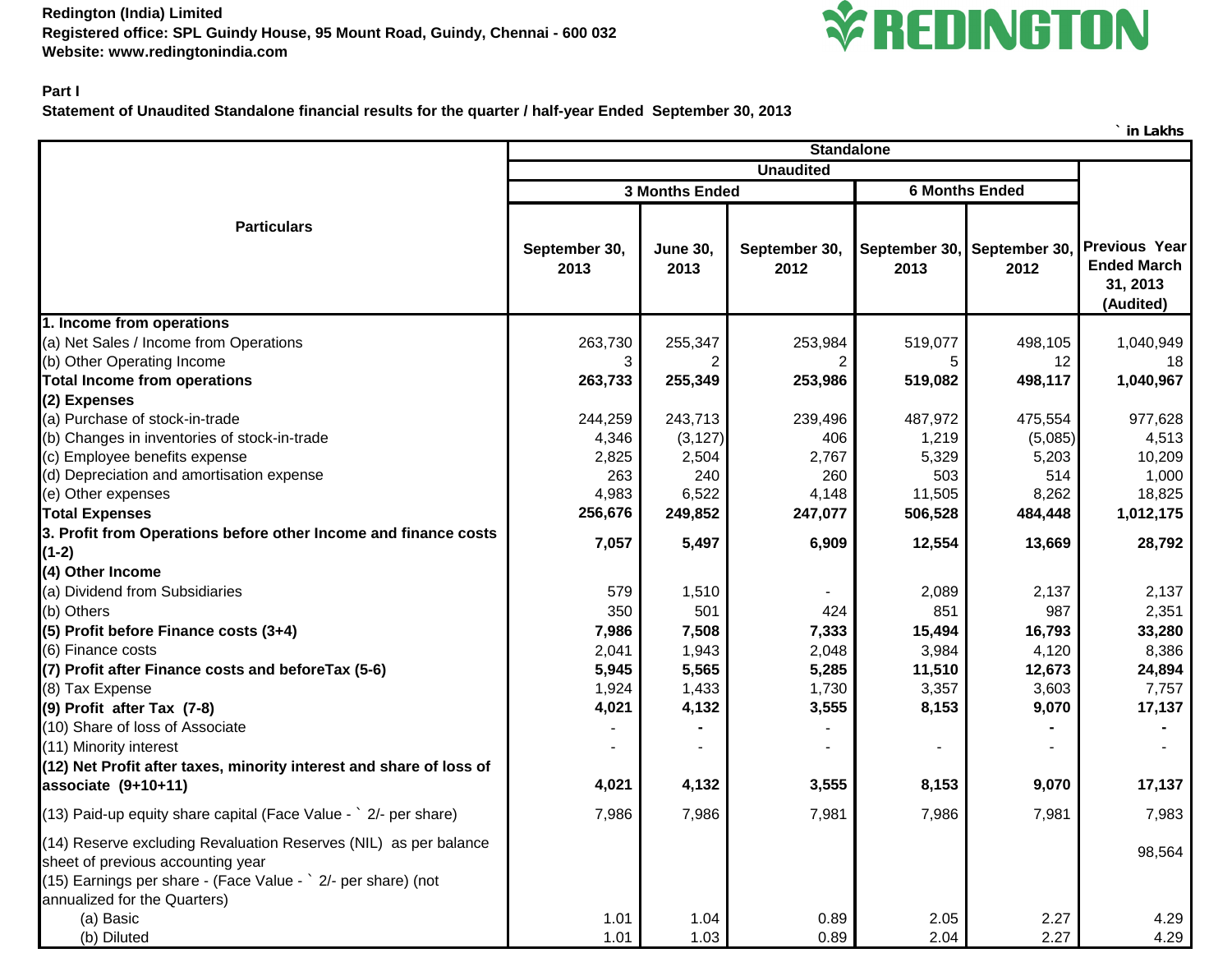

## **Part II Select Information for the quarter / half- year Ended September 30, 2013**

|                                                                                                  | 3 months Ended        |                         |                       | <b>6 months Ended</b> |                       |                                                        |  |
|--------------------------------------------------------------------------------------------------|-----------------------|-------------------------|-----------------------|-----------------------|-----------------------|--------------------------------------------------------|--|
| <b>Particulars</b>                                                                               | September 30,<br>2013 | <b>June 30,</b><br>2013 | September 30,<br>2012 | September 30,<br>2013 | September 30,<br>2012 | <b>Previous Year</b><br><b>Ended March</b><br>31, 2013 |  |
| A Particulars of Shareholding                                                                    |                       |                         |                       |                       |                       |                                                        |  |
| (1) Public Shareholding                                                                          |                       |                         |                       |                       |                       |                                                        |  |
| - Number of shares                                                                               | 315,250,268           | 315,250,268             | 315,046,518           | 315,250,268           | 315,046,518           | 315,125,268                                            |  |
| - Percentage of shareholding                                                                     | 79                    | 79                      | 79                    | 79                    | 79                    | 79                                                     |  |
| (2) Promoters and Promoter Group Shareholding                                                    |                       |                         |                       |                       |                       |                                                        |  |
| a) Pledged / Encumbered                                                                          | <b>NIL</b>            | <b>NIL</b>              | <b>NIL</b>            | <b>NIL</b>            | <b>NIL</b>            | <b>NIL</b>                                             |  |
| b) Non Encumbered                                                                                |                       |                         |                       |                       |                       |                                                        |  |
| - Number of shares                                                                               | 84,027,302            | 84,027,302              | 84,027,302            | 84,027,302            | 84,027,302            | 84,027,302                                             |  |
| - Percentage of shares (as a % of the total shareholding of                                      | 100                   | 100                     | 100                   | 100                   | 100                   | 100                                                    |  |
| promoter and promoter group)<br>- Percentage of shares (as a % of the total share capital of the |                       |                         |                       |                       |                       |                                                        |  |
| company)                                                                                         | 21                    | 21                      | 21                    | 21                    | 21                    | 21                                                     |  |
|                                                                                                  |                       |                         |                       |                       |                       |                                                        |  |

| <b>Particulars</b>                             | 3 months Ended September 30, 2013 |
|------------------------------------------------|-----------------------------------|
| <b>IB INVESTOR COMPLAINTS</b>                  |                                   |
| Pending at the beginning of the Quarter        | NIL                               |
| Received during the Quarter                    |                                   |
| Disposed of during the Quarter                 |                                   |
| Remaining unresolved at the end of the Quarter | NIL                               |
|                                                |                                   |